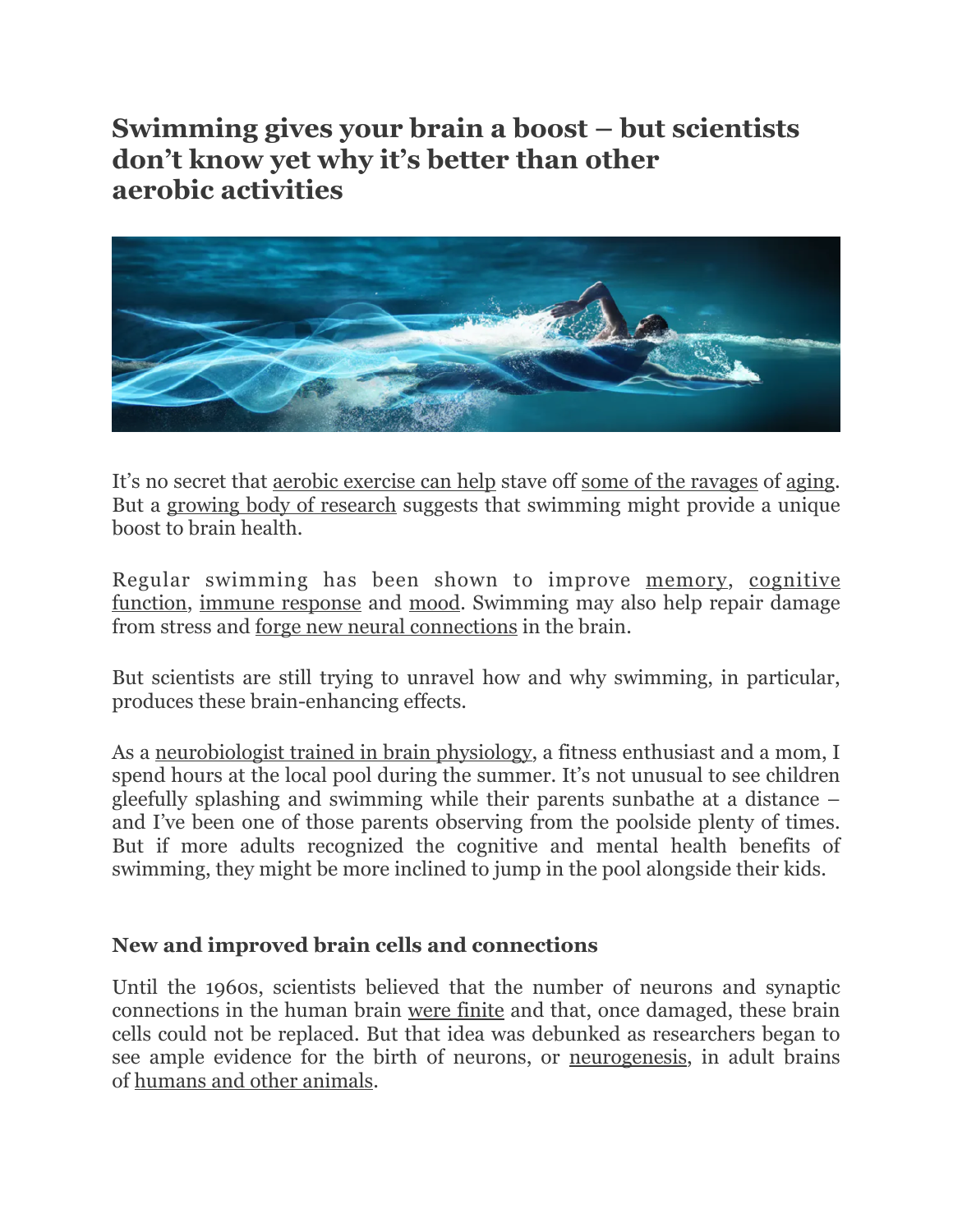Now, there is clear evidence that [aerobic exercise](https://doi.org/10.1113/JP272761) can contribute to neurogenesis and play a key role in helping to reverse or repair [damage to neurons and their](https://doi.org/10.1098/rsos.191640)  [connections](https://doi.org/10.1098/rsos.191640) in both mammals and fish.

Research shows that one of the key ways these changes occur in response to exercise is through increased levels of a protein called [brain-derived neurotrophic](https://doi.org/10.3389/fncel.2019.00363) [factor.](https://doi.org/10.3389/fncel.2019.00363) The neural plasticity, or ability of the brain to change, that this protein stimulates has been shown to boost [cognitive function,](https://doi.org/10.1016/j.neubiorev.2018.03.018) including [learning and](https://doi.org/10.12965/jer.2040216.108)  [memory.](https://doi.org/10.12965/jer.2040216.108)

It's tempting for adults to watch kids splash from the poolside, but research shows it's worth jumping in alongside them.

Studies in people have found a strong relationship between [concentrations of](https://doi.org/10.3389/fncel.2019.00363) [brain-derived neurotrophic factor](https://doi.org/10.3389/fncel.2019.00363) circulating in the brain and an increase in the size of the hippocampus, the [brain region responsible for learning and memory](https://www.nature.com/articles/nrn2335). Increased levels of brain-derived neurotrophic factor have also been shown to [sharpen cognitive performance](https://doi.org/10.1016/j.jshs.2014.11.001) and to help [reduce anxiety](https://doi.org/10.5772/intechopen.92341) and [depression.](https://doi.org/10.1038/aps.2010.184) In contrast, researchers have observed mood disorders in patients with [lower](https://doi.org/10.1073/pnas.1803645115)  [concentrations of brain-derived neurotrophic factor.](https://doi.org/10.1073/pnas.1803645115)

Aerobic exercise also promotes the release of [specific chemical messengers called](https://doi.org/10.26402/jpp.2018.1.01)  [neurotransmitters.](https://doi.org/10.26402/jpp.2018.1.01) One of these is serotonin, which – when present at increased levels – is [known to reduce](https://doi.org/10.1002/wps.20229) [depression and anxiety](https://doi.org/10.12965/jer.2040216.108) and [improve mood.](https://doi.org/10.12965/jer.2040216.108)

In [studies in fish](https://doi.org/10.1098/rsos.191640), scientists have observed changes in genes responsible for increasing brain-derived neurotrophic factor levels as well as enhanced development of the dendritic spines – protrusions on the dendrites, or elongated portions of nerve cells – after eight weeks of exercise compared with controls. This complements studies in mammals [where brain-derived neurotrophic](https://doi.org/10.3389/fncel.2019.00363) [factor](https://doi.org/10.3389/fncel.2019.00363) is known to increase neuronal spine density. These changes have been shown to contribute to [improved memory](https://doi.org/10.14814/phy2.14851), [mood](https://doi.org/10.3389/fnbeh.2019.00093) and [enhanced cognition](https://doi.org/10.1371/journal.pone.0139739) in mammals. The greater spine density helps neurons build new connections and send more signals to other nerve cells. With the repetition of signals, connections can become stronger.

## **But what's special about swimming?**

Researchers don't yet know what swimming's secret sauce might be. But they're getting closer to understanding it.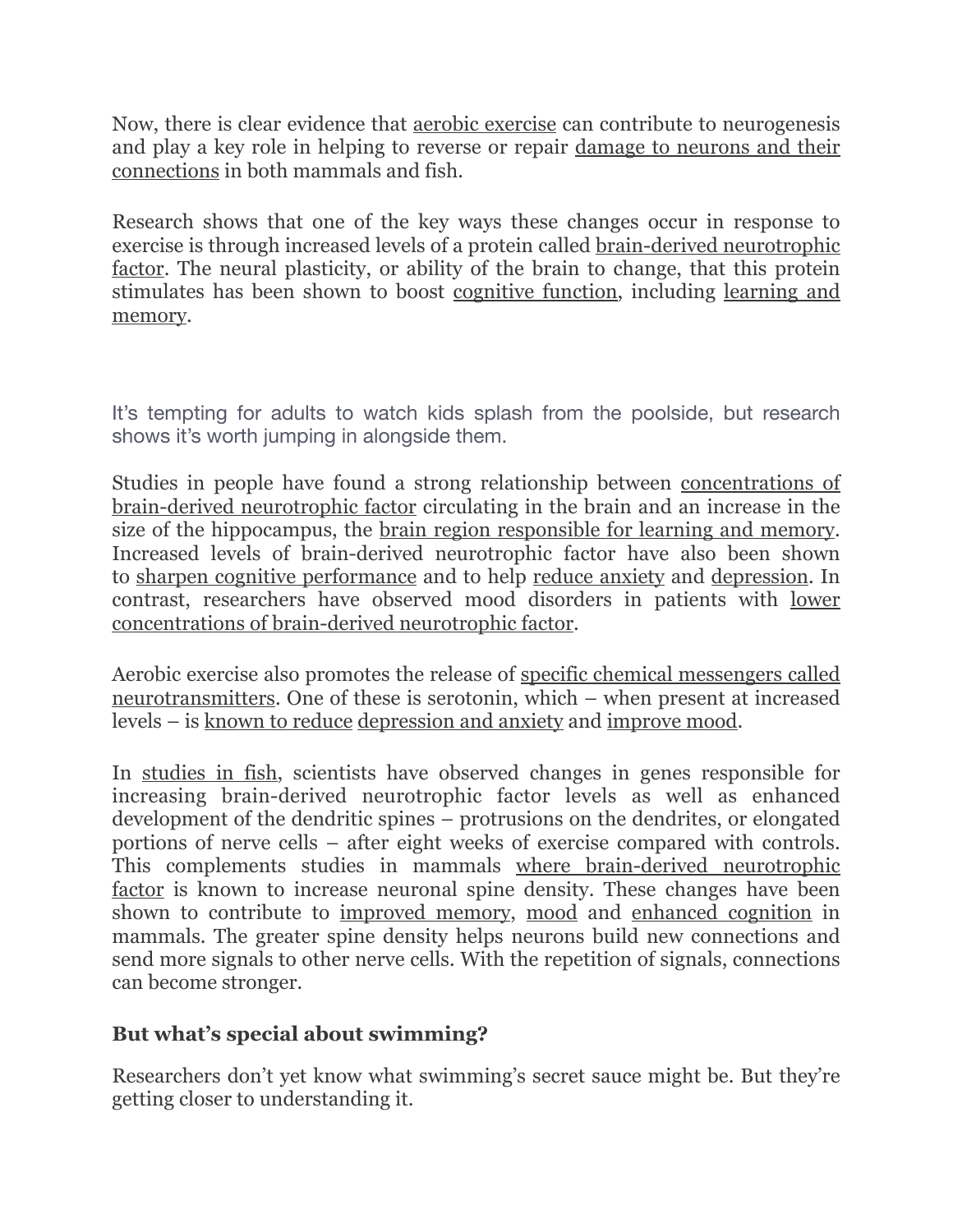Swimming has long been recognized for its [cardiovascular benefits.](https://doi.org/10.1016/j.ijcard.2013.03.063) Because swimming involves all of the major muscle groups, the [heart has to work hard](https://pubmed.ncbi.nlm.nih.gov/1642724/), which [increases blood flow](https://doi.org/10.1007/BF01905549) [throughout the body](https://doi.org/10.1055/s-2006-923776). This leads to the [creation of new](https://doi.org/10.1016/j.neubiorev.2018.03.018) [blood vessels,](https://doi.org/10.1016/j.neubiorev.2018.03.018) a process called angiogenesis. The greater blood flow can also lead to a [large release of endorphins](https://doi.org/10.1016/j.jpain.2010.03.015) – hormones that act as a natural pain reducer throughout the body. This surge brings about the sense of euphoria that often follows exercise.

Most of the research to understand how swimming affects the brain has been done in rats. Rats are a good lab model because of their [genetic and anatomic](https://www.ncbi.nlm.nih.gov/pmc/articles/PMC3987984/)  [similarity to humans](https://www.ncbi.nlm.nih.gov/pmc/articles/PMC3987984/).

Rats serve as a useful laboratory model for understanding the effects of swimming on memory formation and brain health. [irin717/iStock via Getty](https://www.gettyimages.com/detail/photo/laboratory-white-rat-in-the-water-radial-maze-royalty-free-image/502297101?adppopup=true) [Images Plus](https://www.gettyimages.com/detail/photo/laboratory-white-rat-in-the-water-radial-maze-royalty-free-image/502297101?adppopup=true)

In one study in rats, swimming was shown to [stimulate brain pathways](https://doi.org/10.18632/aging.103046) that suppress inflammation in the hippocampus and inhibit apoptosis, or cell death. The study also showed that swimming can help support neuron survival and reduce the cognitive impacts of aging. Although researchers do not yet have a way to visualize apoptosis and neuronal survival in people, they do observe similar cognitive outcomes.

One of the more enticing questions is how, specifically, swimming enhances short- and long-term memory. To pinpoint how long the beneficial effects may last, [researchers trained rats](https://doi.org/10.14814/phy2.14851) to swim for 60 minutes daily for five days per week. The team then tested the rats' memory by having them swim through a radial arm water maze containing six arms, including one with a hidden platform.

Rats got six attempts to swim freely and find the hidden platform. After just seven days of swim training, researchers saw improvements in both short- and long-term memories, based on a reduction in the errors rats made each day. The researchers suggested that this boost in cognitive function could provide a basis for using swimming as a way to repair learning and memory damage caused by neuropsychiatric diseases in humans.

Although the leap from studies in rats to humans is substantial, research in people is producing [similar results](https://doi.org/10.1155/2012/273185) that suggest a [clear cognitive benefit](https://doi.org/10.14814/phy2.14247) from swimming across all ages. For instance, in one study looking at the impact of swimming on mental acuity in the elderly, researchers concluded that swimmers had [improved mental speed and attention](https://doi.org/10.5530/ijcep.2018.5.4.22) compared with nonswimmers.